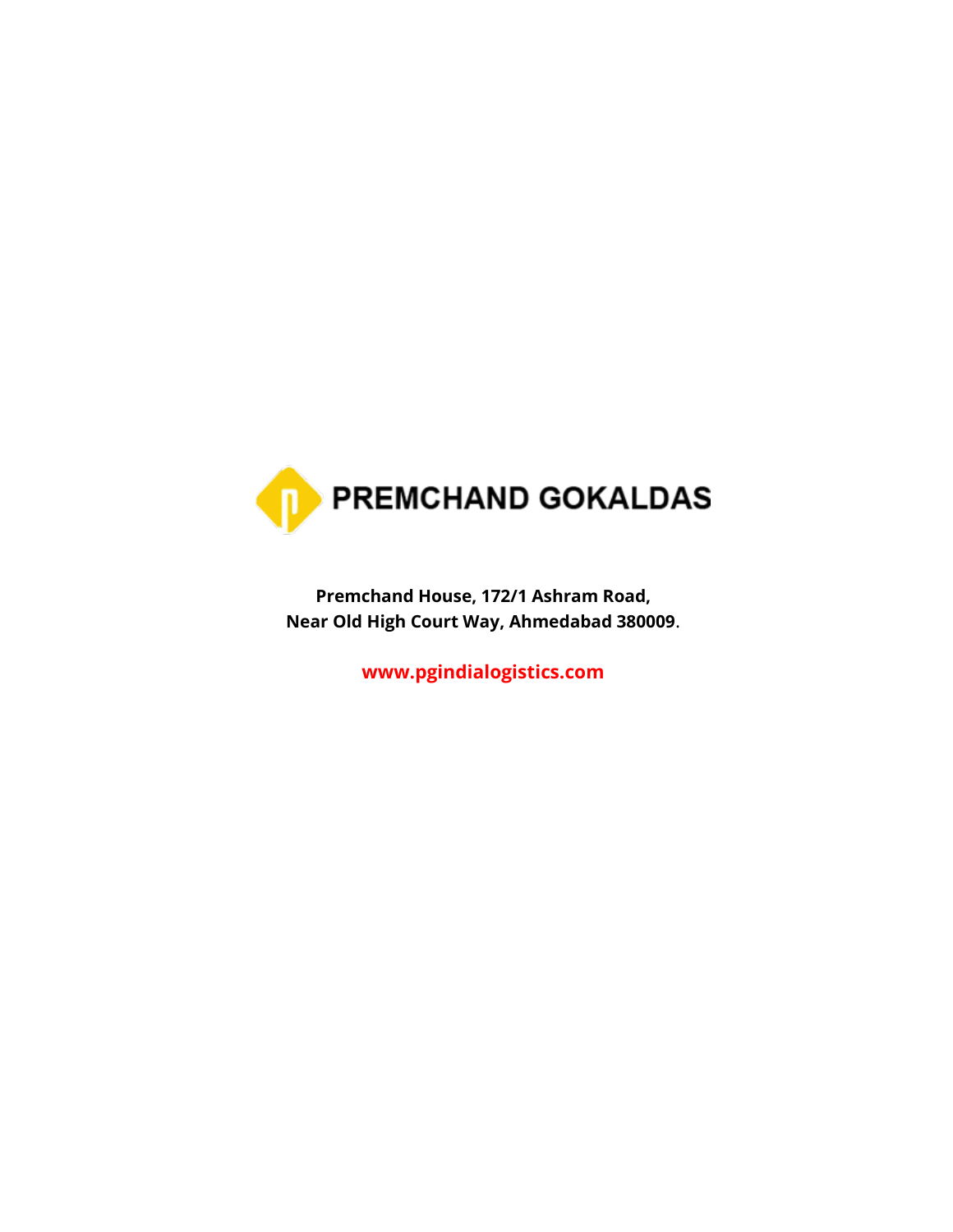# **INTRODUCTION**

### **Our firm is in the business of Clearing & Forwarding Services since 1975, and we cater to Gujarat State.**

**We have grown over the years and have been successful in establishing our name in terms of trust, promptness, reliability, efficiency and proactive approach.**

**We have absorbed the changes and improvements, brought in by our Principals, to provide better services during the course of time. Today we are acquainted in terms of E-mail, VSAT, SAP, SUN system, ORACLE, ISDN, etc.** 

**Similarly we stand gained, by handling different types of merchandise of our various Principals, who have stayed with us since the day of inception of our association with them.**

**We have warehouses and C&F operations in multi-locations, like, Narol, Aslali, Sanand, Anand, Baroda and Rajkot and warehousing in Pune.**

**Over the years we have established cherish able and professional relationship with many prominent C&F agents across the country, hence we can provide National-level C&F Agents network across the country in short time.**

**Ours is a Partnership Company and the day-to-day operations are looked after by we four partners.**

> **Mr. Avnidher P Shah, Mr. N K Swamy, Mr. Anand A Shah Mr. Kushal Bharadwaj**

**We have developed local delivery transportation network and we are transporting goods of many reputed organizations to various locations of Ahmedabad.**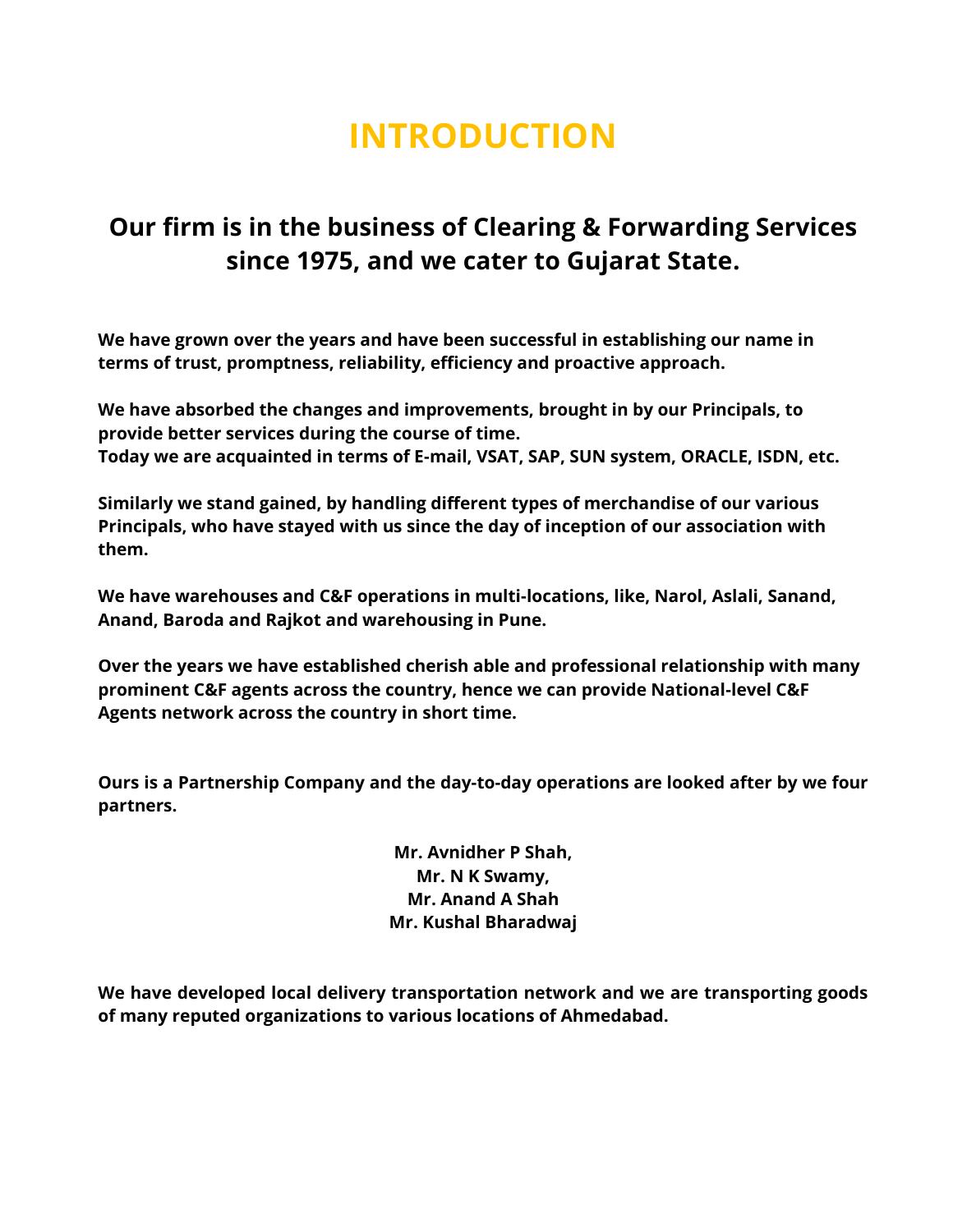**We help in providing very effective secondary transportation to various destinations of Gujarat with the support of many reputed and proficient transporters.**

**We are well acquainted with the surface couriers and also mail couriers who support us with best of their attention to us.**

# **CLEARING & FORWARDING SERVICES - LOGISTICS**

#### **We provide the following services in our C&F Operations.**

|                             | Warehouse, Office (App. 3.20 lac sq. ft. covered  |
|-----------------------------|---------------------------------------------------|
| <b>Space</b>                | space and open storage yards)                     |
|                             | Fixtures, Furniture's, Telephones, Fax, Air       |
| <b>Infrastructure</b>       | Conditioners, Computers, Modems,                  |
|                             | Fire - Extinguishers, Generators etc.             |
|                             | Managers, Accountants, Supervisors,               |
| <b>Manpower</b>             | Computer Personnel, Warehouse staff, Security     |
|                             | personnel, etc                                    |
|                             | Receipts, Storage, Repacking, Deliveries,         |
| <b>Inventory Management</b> | Verifications.                                    |
|                             | <b>GRN/ Challan /Invoicing / Packing</b>          |
| <b>Documentation</b>        | Notes/Reports.                                    |
|                             |                                                   |
| <b>Banking</b>              | Receipts, Deposition, Follow-up, Reconciliation.  |
|                             |                                                   |
|                             | Sales tax, Insurance Handling of                  |
| <b>Additional Services</b>  | Advertising Materials, Licenses & Octroi, Tailor- |
|                             | made Inventory Management Software.               |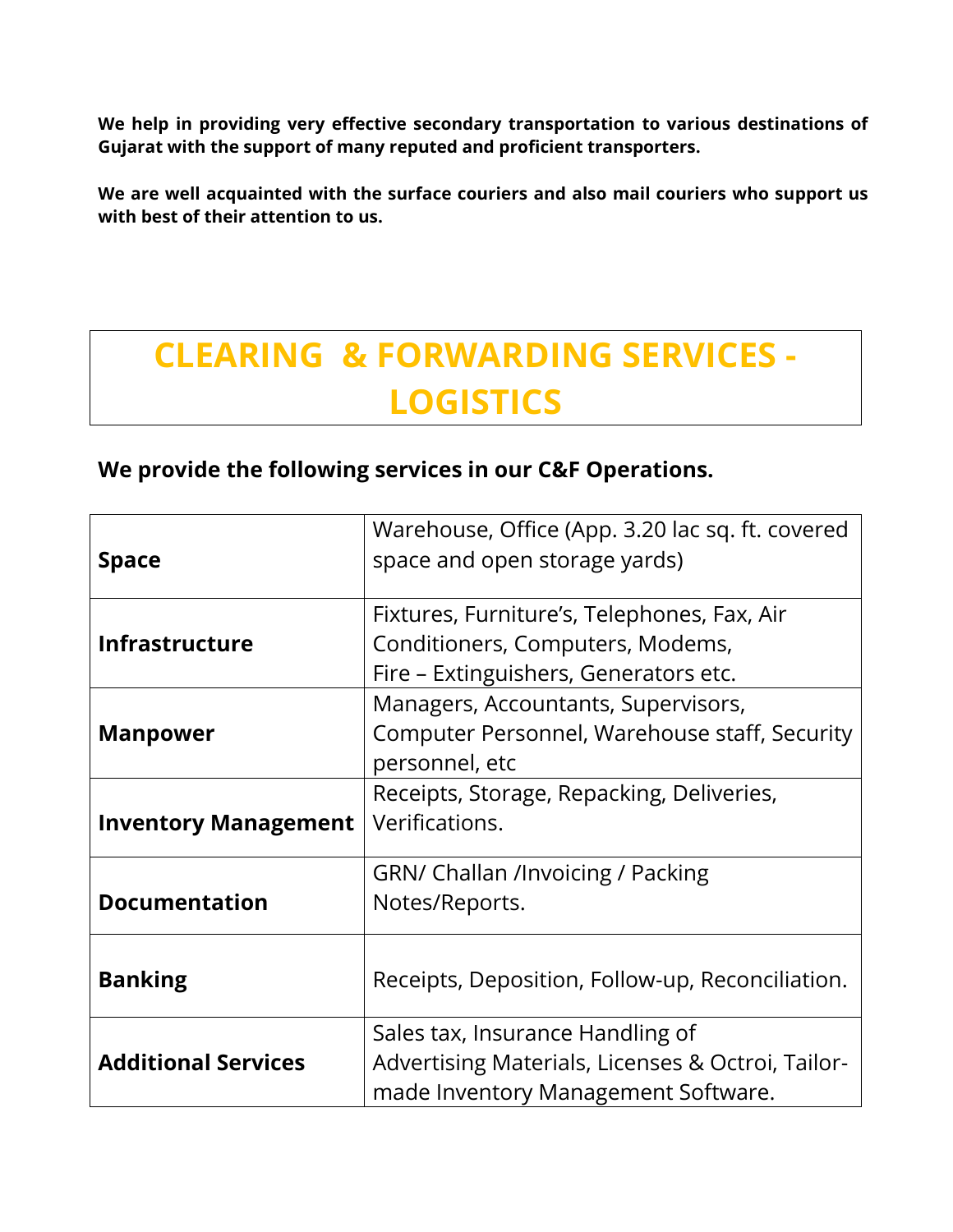## **NAME OF OUR PRINCIPALS TO WHOM WE ARE PROVIDING OUR**

### **C & F SERVICES**

- **1. Amazon Seller Services Pvt Ltd.**
- **2. Amrutanjan Ltd.**
- **3. Aveco India Pvt. Ltd.**
- **4. Bambino Agro Industries Ltd.**
- **5. Becton Dickinson India Ltd**
- **6. BPL Telecom**
- **7. Britannia Industries Ltd.**
- **8. Britannia Dairy Ltd.**
- **9. Carestream Health Imaging Ltd.**
- **10. CHEP India Ltd.**
- **11. Choksi Pigments**
- **12. Colgate – Palmolive Ind. Ltd. (warehouse and Co Packing)**
- **13. Cyronics India Pvt. Ltd.**
- **14. E. I. DuPont India Pvt. Ltd. – Plates Division**
- **15. Exide Industries Ltd. Auto & Industrial Divisions**
- **16. Field Fresh Food – DelMonte**
- **17. Fleetguard Filters Pvt. Ltd.**
- **18. Federal Mogul – Goetze Escorts**
- **19. Ferrero India Ltd**
- **20. Fiat India Ltd – New Holland Tractors**
- **21. Fiora Hypermarket India Pvt Ltd.**
- **22. Garuda Foods.**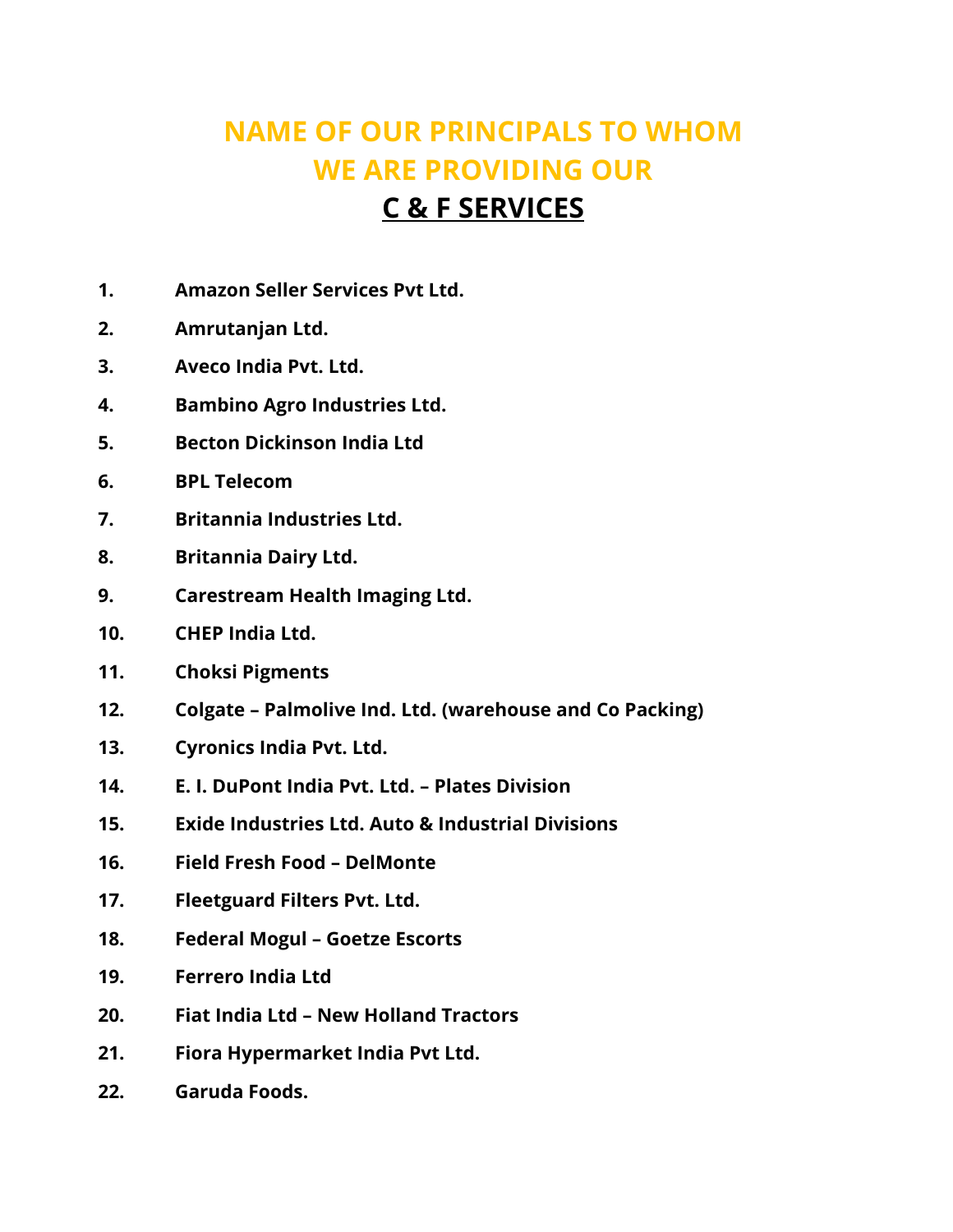- **23. Gandour Food India Ltd.**
- **24. GCMMF Limited -Amul at Anand & Ahmedabad, Rajkot)**
- **25. Gillette India Limited**
- **26. Grimme India Pvt. Ltd.**
- **27. Godrej Consumer Products Ltd.**
- **28. Halite India Ltd – Marico Group Company**
- **29. HSIL Ltd - Hindustan Sanitaryware**
- **30. Indian Oil Corporation Ltd.**
- **31. Kodak India Ltd. – Catering Gujarat & Rajasthan & MP**
- **32. Luxor Nano Technology Pvt. Ltd**
- **33. Marico Limited. – Catering Gujarat, Bhiwandi, Siwri**
- **34. Mondelez India Food Ltd – (Cadbury India Ltd)**
- **35. NITTO DENKO India Pvt. Ltd.**
- **36. Nokia India Limited (C/o Robinsons Air Services Ltd)**
- **37. On Mobile Solutions Pvt. Ltd.**
- **38. Panasonic India Pvt. Ltd.**
- **39. Panasonic Home Appliances Pvt. Ltd.**
- **40. Perfetti VanMelle Group Pvt. Ltd.**
- **41. Procter & Gamble India Ltd.**
- **42. Radikal Foods Pvt Ltd.**
- **43. Reckitt Benckiser India Ltd.**
- **44. Reach Distributors Pvt. Ltd.**
- **45. Sanyo India Limited (Sanyo Group)**
- **46. SCA Hygiene Pvt. Ltd.**
- **47. Scandic India Ltd.**
- **48. Shakti Pumps Pvt. Ltd.**